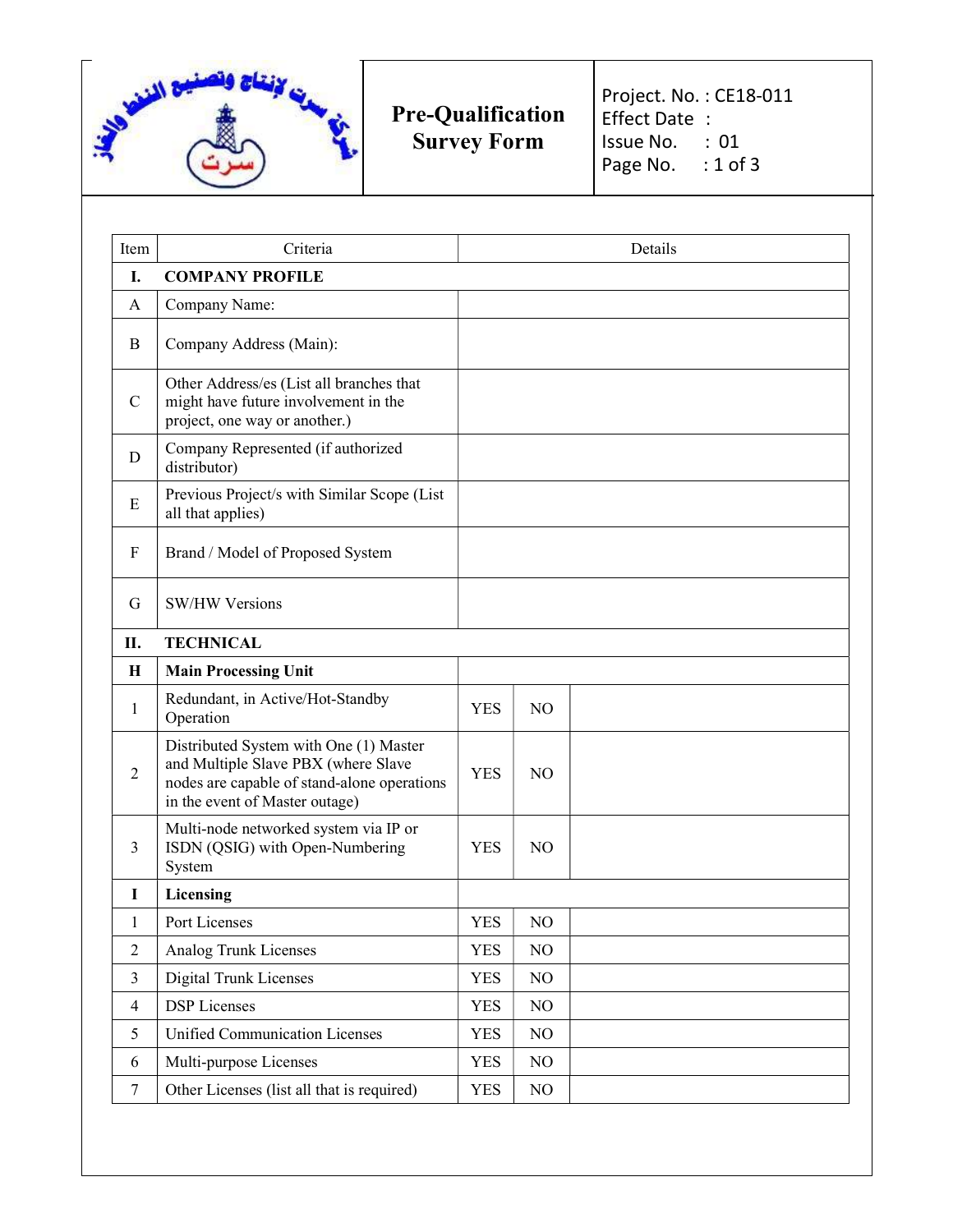

Pre-Qualification Survey Form

Project. No. : CE18-011 Effect Date : Issue No. : 01 Page No. : 2 of 3

| Item           | Criteria                                                                        | Details    |                |  |
|----------------|---------------------------------------------------------------------------------|------------|----------------|--|
| J              | Voice over IP                                                                   |            |                |  |
| 1              | Supported Standard Protocol                                                     |            |                |  |
|                | H323<br>a.                                                                      | <b>YES</b> | N <sub>O</sub> |  |
|                | <b>SIP</b><br>$\mathbf{b}$ .                                                    | <b>YES</b> | NO             |  |
| $\overline{2}$ | Audio Codecs (list all supported codecs)                                        | <b>YES</b> | NO             |  |
| 3              | Voice Compression (list all supported voice<br>compression protocols)           | YES        | N <sub>O</sub> |  |
| K              | <b>Endpoints</b>                                                                |            |                |  |
| 1              | IP Phone                                                                        | <b>YES</b> | N <sub>O</sub> |  |
| 2              | Video Phone                                                                     | <b>YES</b> | NO             |  |
| 3              | <b>Attendant Console</b>                                                        | <b>YES</b> | NO             |  |
| 4              | Softphone                                                                       | <b>YES</b> | N <sub>O</sub> |  |
| 5              | Mobile Client                                                                   | <b>YES</b> | NO             |  |
| 6              | Other Clients (list all that applies)                                           | <b>YES</b> | NO             |  |
| L              | <b>PBX Ports and Gateways (Specify</b><br>additional hardware required, if any) |            |                |  |
| 1              | Analog Extensions / FXS                                                         | <b>YES</b> | N <sub>O</sub> |  |
| 2              | Digital Extensions (specify each type)                                          | <b>YES</b> | N <sub>O</sub> |  |
| 3              | Analog Trunklines (a/b) / FXO                                                   | <b>YES</b> | NO             |  |
| 4              | Legacy TDM Trunklines (E1-R2)                                                   | <b>YES</b> | NO             |  |
| 5              | Legacy Tie Lines (E&M)                                                          | <b>YES</b> | NO             |  |
| 6              | E1-ISDN (list all supported protocols)                                          | <b>YES</b> | NO             |  |
| 7              | SIM (GSM) Gateway                                                               | <b>YES</b> | N <sub>O</sub> |  |
| M              | <b>Compulsory Features</b>                                                      |            |                |  |
| $\mathbf{1}$   | Call Forwarding/Call Diversion                                                  | <b>YES</b> | NO             |  |
| $\overline{2}$ | Call Pickup (Group & Direct)                                                    | <b>YES</b> | NO             |  |
| 3              | <b>Boss/Secretary Group</b>                                                     | <b>YES</b> | NO             |  |
| $\overline{4}$ | Hunting Group / Group Call                                                      | <b>YES</b> | NO             |  |
| 5              | Multi-Party Conference (min. 8-party)                                           | <b>YES</b> | NO             |  |
| 6              | Call Transfer (Trunk-to-Extension &<br>Trunk-to-Trunk)                          | <b>YES</b> | NO             |  |
| $\tau$         | Call Waiting / Second Call                                                      | <b>YES</b> | NO             |  |